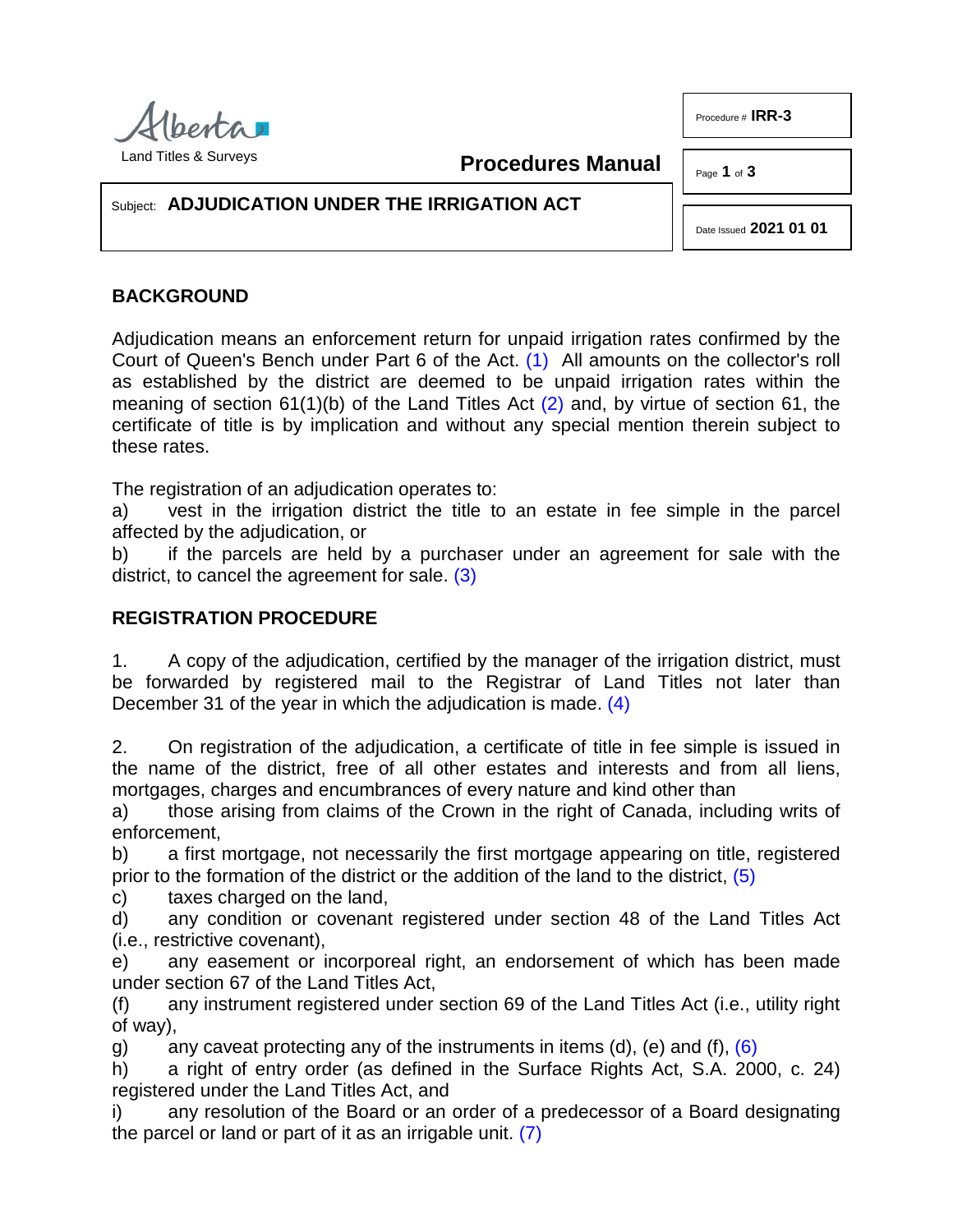| Date Issued 2021 01 01 |  |
|------------------------|--|
|------------------------|--|

The SPIN2 document type to be used when creating a Document Registration Request (DRR) form is: Adjudication

The code used for registration at Land Titles is: ADJU

3. **Parcel or Land Held by a Purchaser from the District** - The following are cancelled on the registration of an adjudication when the parcel or land is held by a purchaser from the district:

a) any caveat pertaining to the interest of the original purchaser from the district or of any person claiming an interest in the parcel or land through or under the purchaser, and

<span id="page-1-0"></span>b) any other endorsement on the district's certificate of title that was registered as a result of any act done or any instrument executed by the original purchaser or any person claiming through or under him. [\(8\)](#page-2-7)

4. **Exceptions to Adjudication** - The board may by resolution give a direction in writing excluding any parcel from an adjudication until otherwise directed. Upon receipt of a copy of the resolution, if the adjudication has not been registered, registration proceeds as follows:

a) the exception document, together with a certified copy of the adjudication, is registered, and

b) notwithstanding the effect of the registration of the adjudication as outlined above, the adjudication is not registered against the parcel or land to which the direction applies until the board so directs. [\(9\)](#page-2-8) It is endorsed as (INST) on ALTA with the particulars (PF16)

> <span id="page-1-5"></span><span id="page-1-4"></span><span id="page-1-3"></span><span id="page-1-2"></span><span id="page-1-1"></span>"SUBJECT TO EXCLUSION FROM ADJUDICATION BY \_\_\_\_\_\_\_\_\_\_\_\_\_\_\_\_\_\_\_\_\_\_\_\_\_\_\_ IRRIGATION DISTRICT".

Upon receipt of a notice evidencing the cancellation of the exclusion, it is registered and a certificate of title in the name of the district is issued in accordance with item above. [\(10\)](#page-2-9)

5. The time periods within which a sale must occur [\(11\)](#page-2-10) and the sale procedures are outlined in the Act. [\(12\)](#page-2-11) The irrigation council may extend the time for anything to be done under the act. [\(13\)](#page-2-12)

6. Part of a parcel may be sold. The remaining part of the parcel or land, which was not included in the sale, must be transferred back to the person who was the registered owner of the parcel or land before the registration of the adjudication. The sale is subject to subdivision approval. All uncancelled memoranda endorsed on the title to the parcel or land at the time of the registration of the adjudication are endorsed on the new certificate of title for the re-transferred land. [\(14\)](#page-2-13)

<span id="page-1-7"></span><span id="page-1-6"></span>7. **Redemption of Land Before Auction** - When written notice from the manager of the irrigation district evidencing payment of all amounts owing is registered, the certificate of title issued in the name of the district is cancelled.  $(15)$  A new certificate of title is issued in the name of the registered owner prior to the adjudication. It is subject to all uncancelled memoranda from the certificates of title of the registered owner prior to the adjudication and